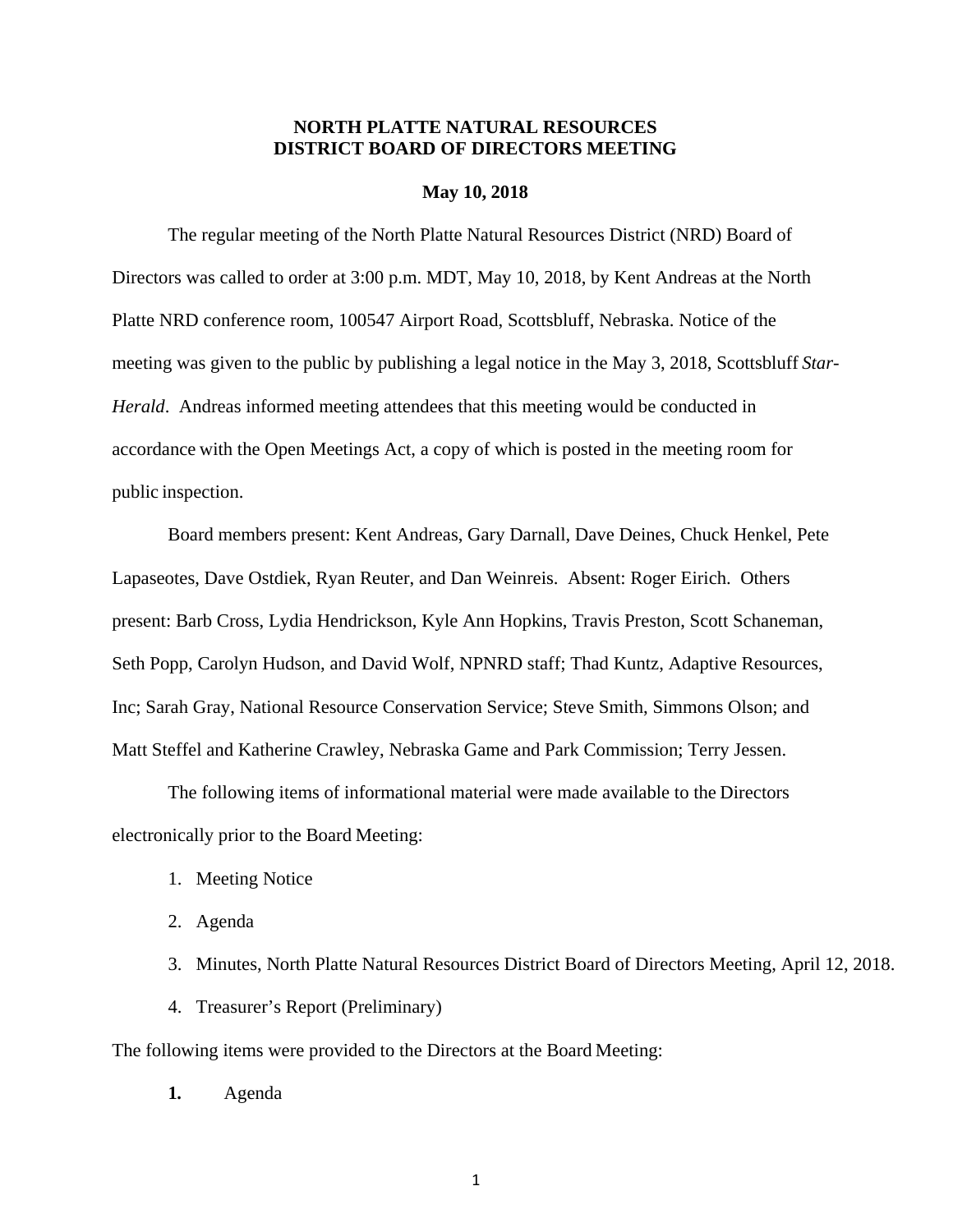- **2.** Minutes, North Platte Natural Resources District Board of Directors Meeting, April 12, 2018.
- **3.** Treasurer's Report
- **4.** Manager's Report
- **5.** Watershed Curriculum Update, dated May 10, 2018.
- **6.** Annual Ground Water Level Measurement Charts for 2018.
- **7.** Survey from Thad Kuntz, P.G., with Adaptive Resources, Inc., dated April 25, 2018, regarding Attorney Work Product: DRAFT Pumpkin Creek Subarea and Fully Appropriated Area Allocations Analysis.
- **8.** Facilitation Services Request for the Upper Platte NRD Integrated Management Plans, to Assist in Obtaining Stakeholder Input and Consensus of Integrated Management Plans for the Central Platte, North Platte, South Platte, and Twin Platte Natural Resource Districts.
- **9.** Letter from Western States Bank, Regarding a Proposal for a Certificate of Deposit.
- **10.** DRAFT: Board of Directors' Executive Summary Statement on Drought Planning in the North Platte NRD.

# **3. Approval of Minutes of Previous Meeting**

The Board reviewed the minutes of the April 12, 2018, regular Board meeting. Moved by

# Darnall, seconded by Ostdiek, to approve the minutes of the April 12, 2018, regular Board

### meeting. Motion passed.

Ayes: Andreas, Darnall, Deines, Henkel, Lapaseotes, Ostdiek, Reuter,

Nay: None

Abstain: Weinreis

Absent: Eirich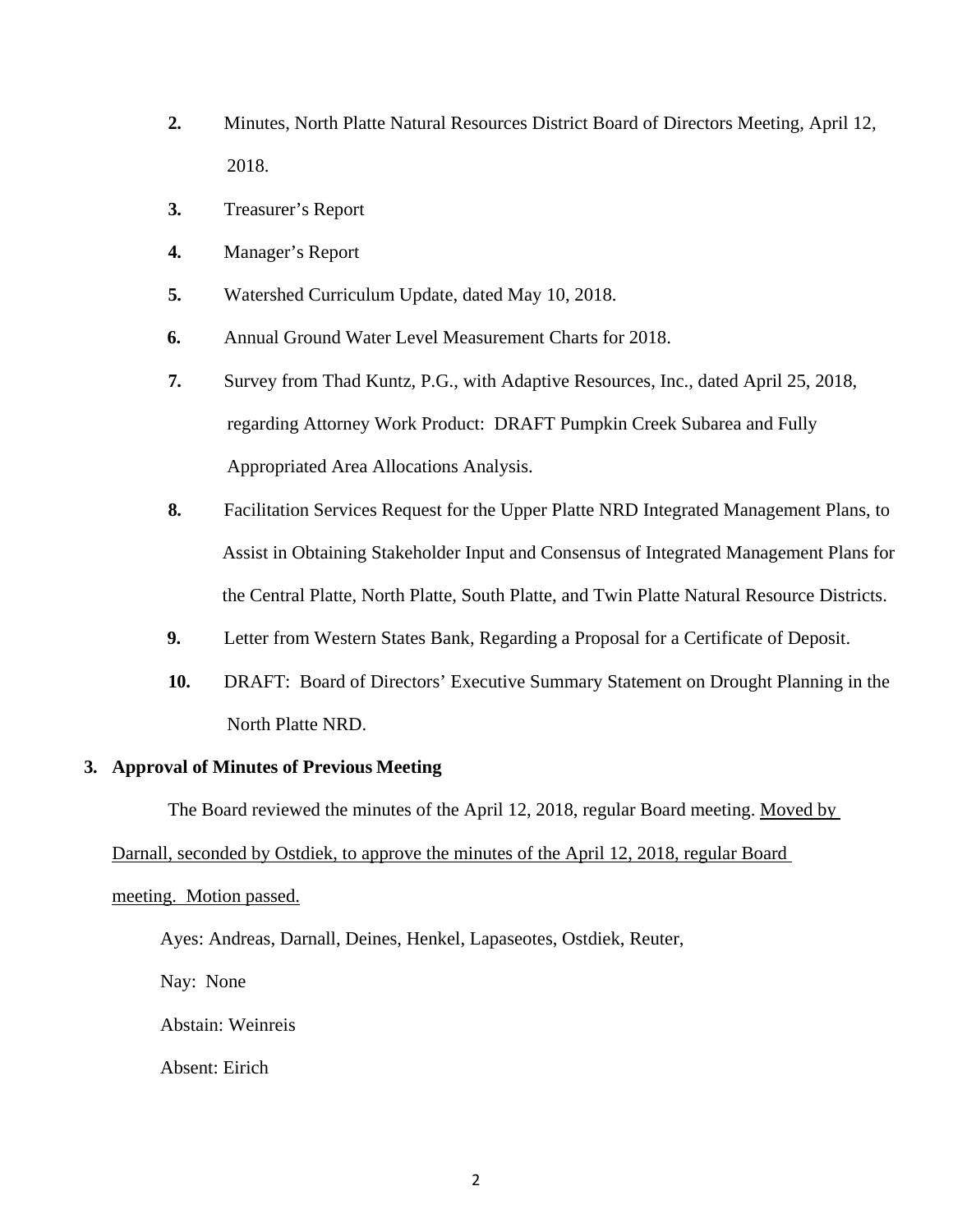# **4. Treasurer's Report and Accounts Payable**

Dave Ostdiek reviewed the Treasurer's report with the Board. Moved by Henkel seconded

## by Weinreis, to accept the Treasurer's report and pay the bills as listed. Motion passed.

Ayes: Andreas, Darnall, Deines, Henkel, Ostdiek, Reuter, Weinreis

Nay: None

Abstain: Lapaseotes

Absent: Eirich

## **5. Comments from the Public**

Matt Steffel, from the Nebraska Game and Parks Commission, wanted to introduce a new hire to the Board. Katherine Crawley will be joining Game and Parks and is stationed out of Sidney. She is excited to be working here in the panhandle. Terry Jessen told the board that he really liked our website, but the agendas and minutes have not been updated for a couple of months. He stated that having those updated helps with transparency and letting the residents of the District know what is going on. He also asked the board why they have so much money in reserve, when it is the taxpayer's money. If it is not going to be used, Jessen said it should have not been collected from them.

#### **6. Manager's Report**

Barb Cross reported management and staff are continuing to work on the budget request for FY 2019 and will get it in front of the committee soon after May 30. The tree cooler needs a new cooling system, and staff is hoping it won't be needed until after the end of this fiscal year as it could cost nearly \$25,000. Repairs are being made to Yensen Drain, and staff hope they will be done this month. The changes made to the District rules

3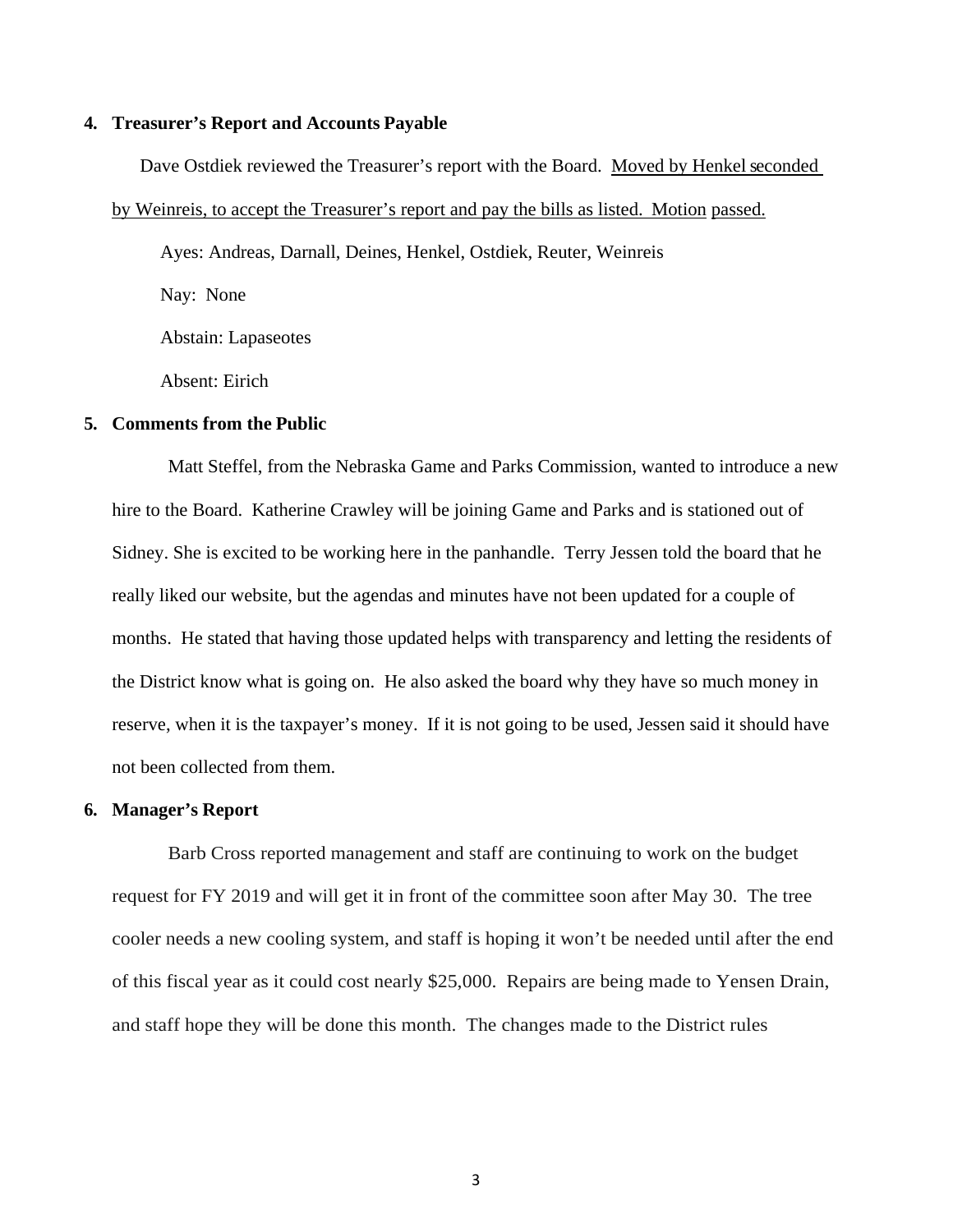regarding the Erosion and Sediment Control Act have been submitted to the State as required.

Cross reported the District is still waiting for reimbursements from the Department of Natural Resources for a number of retirements. The stakeholder process for the second increment of the Integrated Management plan will being on June 21<sup>st</sup>.

The District will again participate in the Scottsbluff-Gering United Chamber of Commerce Annual Water Tour on July 17-18. If any board member would like to attend and participate, please contact Berge as soon as possible. Berge will be attending the Platte Basin Wide Planning Meeting in North Platte on May 16, and the Manager's Meeting in Gothenburg on June 5 and 6. The District will be hosting the Nebraska Association of Resources Districts Manager's Retreat in August. Dave Wolf will be participating in the NWRA Tour of the Upper Platte Basin June 26-29.

The rest of the managers report was submitted in the Board packet.

# **7. Presentation by Dr. Troy Gilmore on Nitrogen Study in the Morrill/Dutch Flats Area and the Watershed Curriculum for Nebraska NRDs**

Dr. Troy Gilmore has developed a curriculum for NRD Board Directors on valuable and concise technical information. The curriculum can both inform experienced Directors and help new directors get up to speed on NRD programs and projects.

Dr. Gilmore also provided a study on the how groundwater recharge rates, nitrate concentrations in groundwater, and which environmental variables have the strongest influence of groundwater nitrates. Some of the preliminary conclusions are there have been minor changes in recharge rates across Dutch Flats, despite lower precipitation and more efficient irrigation technology in the last 15 years. Also, there are some evidence that the average groundwater

4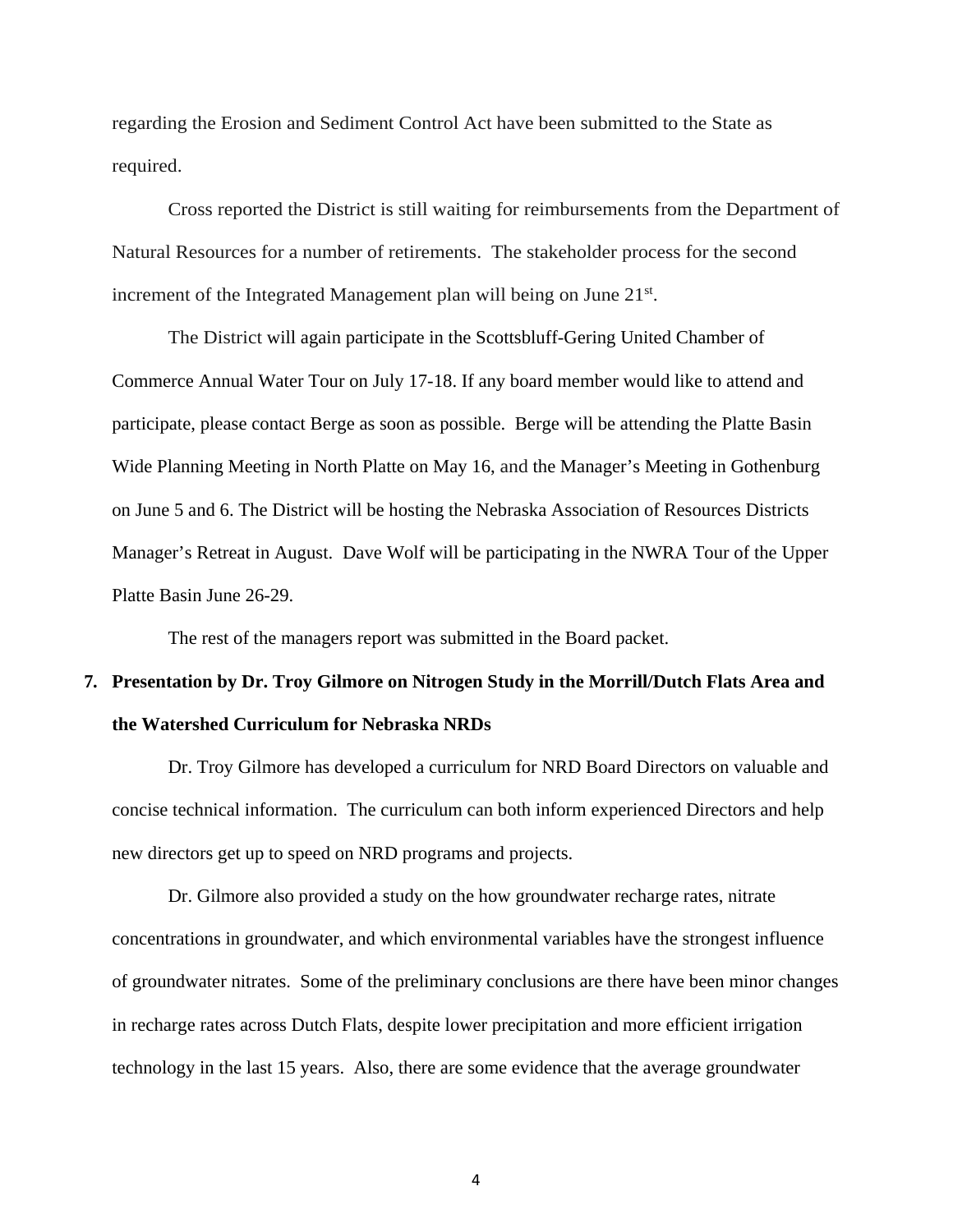nitrate concentration declined slightly for 1999-2013.

## **8. Presentation on Spring Water levels**

Carolyn Hudson reported on the 2018 spring water levels. Of the 768 wells that were measured, water levels in 296 wells went up, 395 went down, and 77 stayed the same when compared to 2017 data. She also provided some examples of water levels for the board to examine. She compared water levels with five, ten, fifteen and twenty years ago and looked at annual precipitation across the district.

# **9. Consideration of Proposal by Adaptive Resources, Inc. to Study the Effects of Changes to Allocation as Outlined in the April Board Recommendation**

At last month's board meeting, the Board asked ARI to come up with a proposal to study the changes they recommended to the allocations for the District. The proposal included six different analysis, which included pumping analysis, allocation analysis, Post-1997 depletions analysis, total depletion used in Basin-wide planning, aquifer life study, and Pumpkin Creek livestock analysis. DNR does have some concerns about the need for the proposal and how it will be completed. Staff recommend tabling the proposal until DNR can meet with the Water Resources Committee to discuss the proposal. After much discussion, the board decided to proceed with the pumping analysis only. Moved by Darnall, seconded by Deines, to have Adaptive Resources, Inc proceed with the pumping analysis of their proposal only. Motion passed.

Ayes: Andreas, Darnall, Deines, Henkel, Lapaseotes, Ostdiek, Reuter, Weinreis Nay: None Abstain: None

Absent: Eirich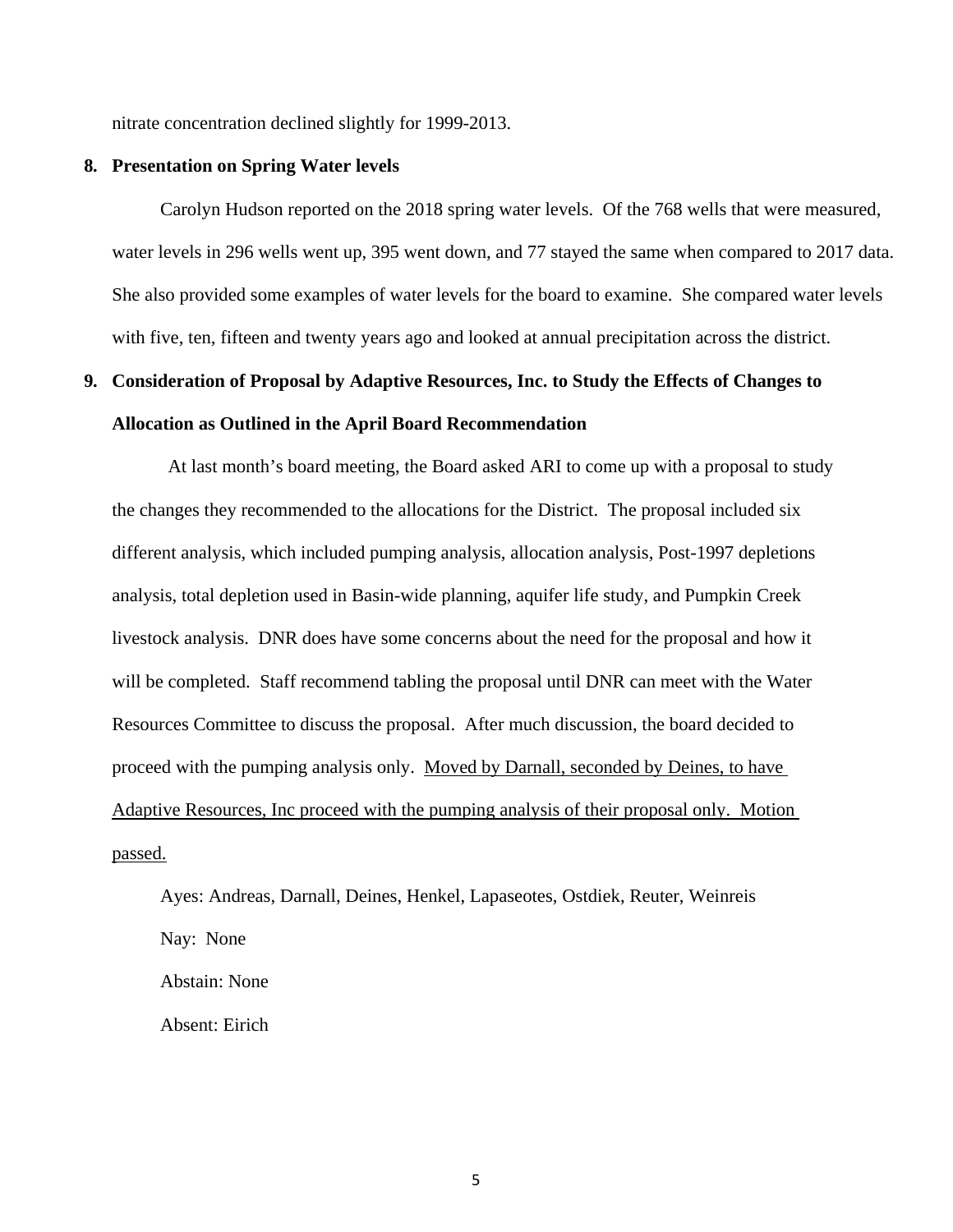# **10. Consideration of Cost Association with Facilitation of the Second Increment of the**

### **Integrated Management Plan Stakeholder Process**

 Cross reported the District has decided to have HDR facilitate the Second Increment. Since three other NRDs are utilizing HDR for their facilitation needs, it will cost all four NRDs considerably less for the shared services. The funding for the service is included in this year's budget. Moved by Henkel, seconded by Ostdiek, to approve HDR to provide the facilitation services for the second increment. Motion passed.

Ayes: Andreas, Darnall, Deines, Henkel, Lapaseotes, Ostdiek, Reuter, Weinreis Nay: None Abstain: None

Absent: Eirich

# **11. Consideration of Investments Opportunities at Western States Bank**

Cross reported the District has \$1.42 million in the bank that is reserved from lease or retirements reimbursements only. The money is from DNR and will be used to reimburse the District over the next couple of years. The account is not making as much interest has it could be. Staff has looked into other investments options and have found some they recommend at Western States Bank. Moved by Henkel, seconded by Ostdiek, to authorize the General Manage to research the best available options for the money that is used for retirement/lease reimbursements. Motion passed.

 Ayes: Andreas, Darnall, Deines, Henkel, Lapaseotes, Ostdiek, Reuter, Weinreis Nay: None Abstain: None Absent: Eirich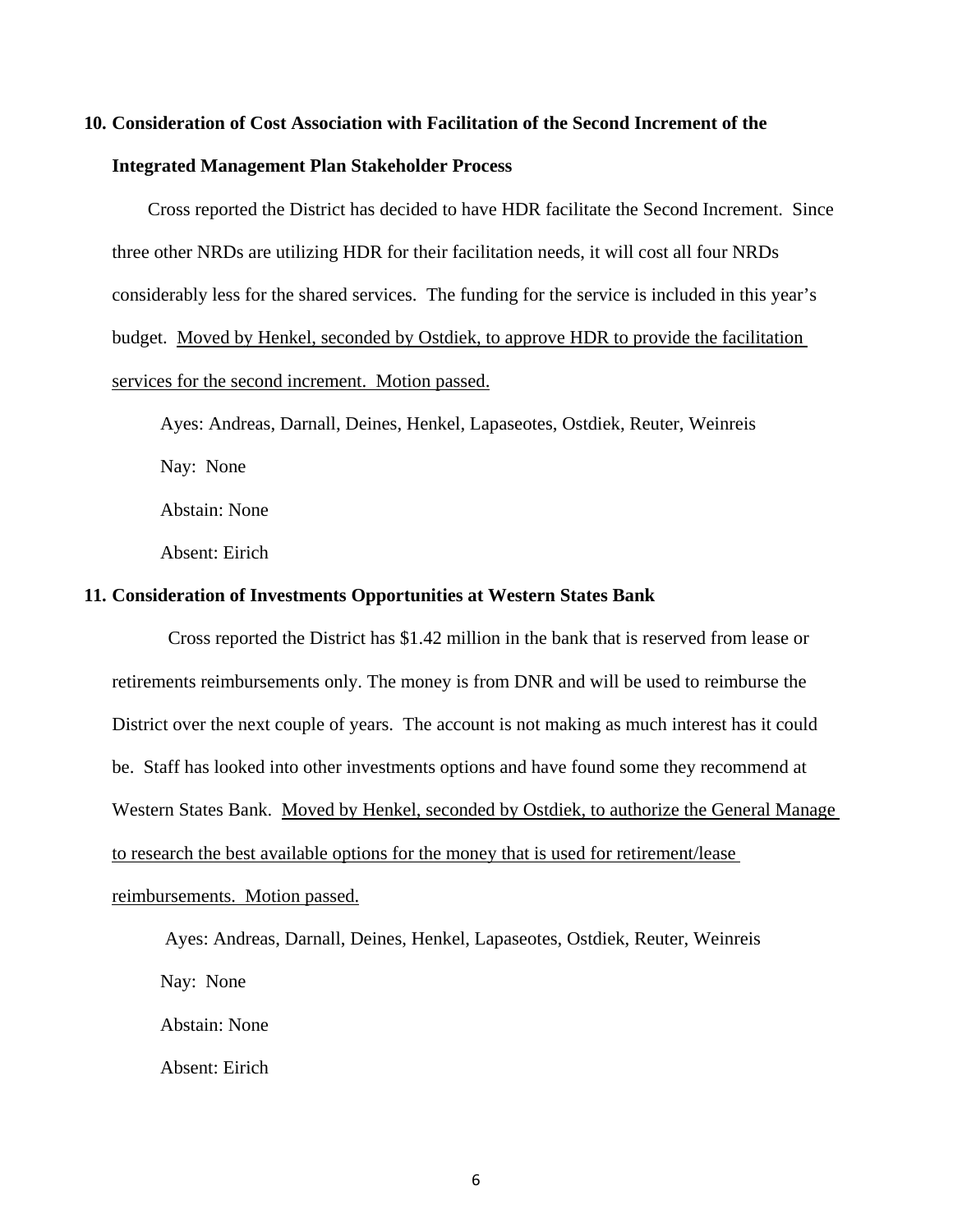# **12. Consideration of the Drought Plan Previously Tabled**

Dave Ostdiek went over the edits to the updated version of the Drought Plan. He proposed three options for the board to consider. First, the board could approve the plan as is. Second, they could make the plan broad enough that the requirements for the NRD would be less, and the third option is to make the individual points within the plan shorter, maybe bullet points, to shorten up the obligations on the NRD staff. After some discussion, the board decided to add the following statement to the drought plan. "The North Platte NRD board of directors hereby adopts the attached draft plan as a planning and guidance document with the understanding that its provisions will be carried out only as the need arises, as the funding is available, and as the staff resources are available. The board understands that parts of the plan might never be needed or need to be implemented, but also realizes that recent history has demonstrated that it is important to plan carefully for all potential effects of a drought, both expected and unexpected. This drought plan is expected to be a key component of the secondincrement integrated management plan that NPNRD will be developing in conjunction with the Nebraska Department of Natural Resources and a stakeholders group." Moved by Ostdiek, second by Lapaseotes, to approve the Drought Plan with the addition of the statement list above. Motion passed.

Ayes: Andreas, Deines, Eirich, Henkel, Lapaseotes, Ostdiek, Reuter Nay: Darnall Abstain: None Absent: Weinreis **13. Adjourn**